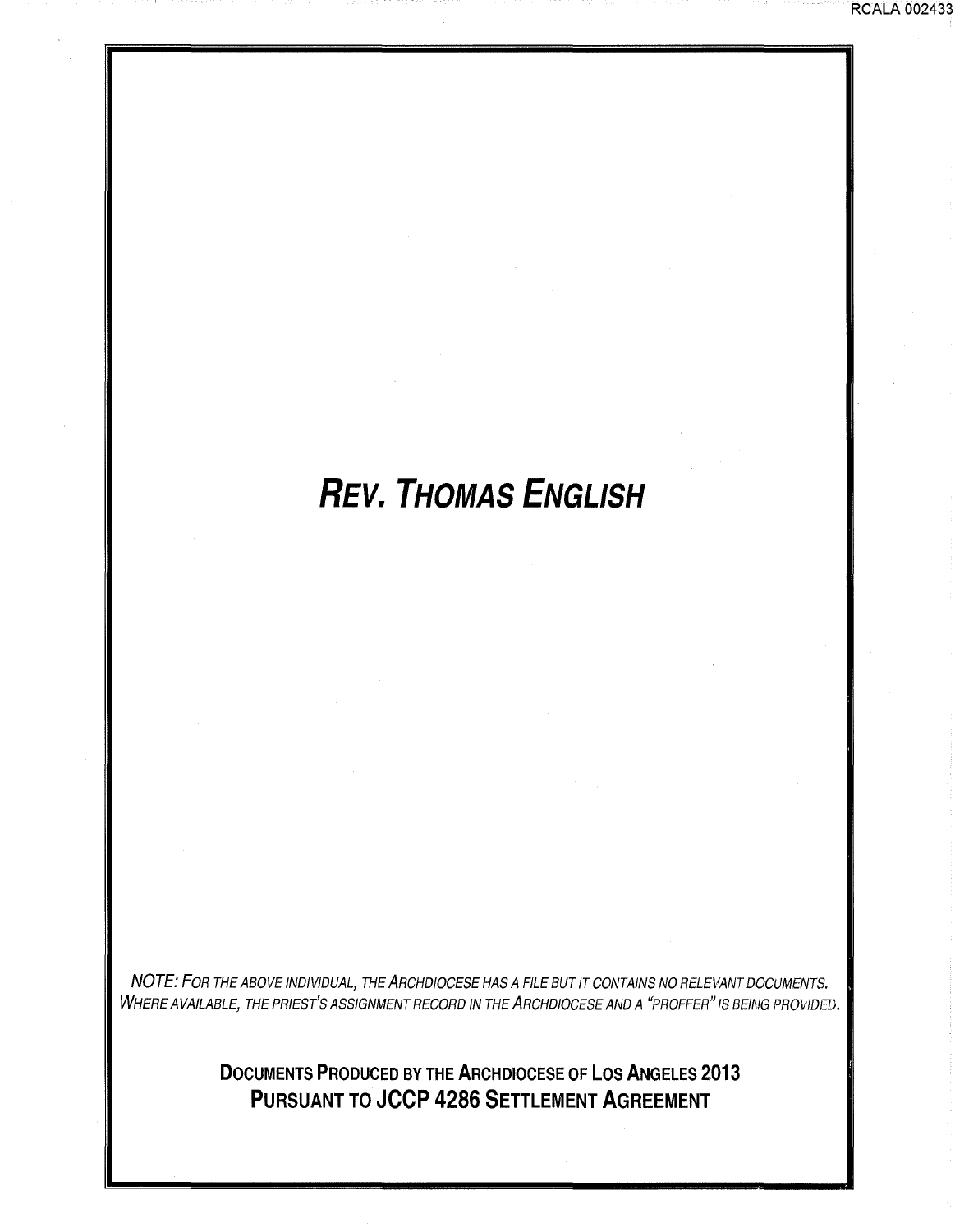### **Vicar for Clergy Database**

Clergy Assignment Record (Detailed)

## **Rev Msgr Thomas Patrick English**

Current Primary Assignment

Diaconate Ordination Priesthood Ordination

Date of Incardination Religious Community Ritual Ascription Ministry Status

Begin Pension Date

Diocese Name

Birth Date 4/2/1902 Birth Place **Pallas Green, County Limerick, Ireland** 

> 6/12/1927 Archdiocese of Los Angeles

Latin Deceased

Canon State Incard Process Dental Process Dental Process Dental Process Dental Process Dental Process Dental Process D

. .......... --···~---

Seminary **Ethnicity** 

St. Patrick's, Thurles, Ireland Irish

#### **Fingerprint Verification and Safeguard Training**

\_.:.\_\_ \_\_\_\_\_\_\_\_\_\_\_\_\_\_\_\_\_ , \_\_\_\_ ,, ................... "" ..................... ..

Date Background Check Virtus Training Date

#### **Assignment History**

| Assignment                                                                                           |           | <b>Beginning Date Completion Date</b> |
|------------------------------------------------------------------------------------------------------|-----------|---------------------------------------|
| Deceased                                                                                             | 5/8/1975  |                                       |
| St. Joseph Catholic Church, Pomona Pastor Emeritus                                                   | 7/1/1974  | 5/8/1975                              |
| Domestic Prelate                                                                                     | 3/6/1959  |                                       |
| St. Joseph Catholic Church, Pomona Pastor, Active Service                                            | 7/13/1943 | 6/30/1974                             |
| Our Lady of the Valley Catholic Church, Canoga Park Pastor, Active Service                           | 1/23/1940 | 7/12/1943                             |
| Holy Family Catholic Church, Artesia Pastor, Active Service                                          | 5/5/1938  | 1/22/1940                             |
| St. Elizabeth Catholic Church, Altadena Associate Pastor (Parochial Vicar),<br><b>Active Service</b> | 2/7/1936  | 5/4/1938                              |
| St. Augustine Catholic Church, Culver City Associate Pastor (Parochial<br>Vicar), Active Service     | 12/1/1929 | 2/6/1936                              |
| St. Vibiana Cathedral, Los Angeles Associate Pastor (Parochial Vicar),<br><b>Active Service</b>      | 10/1/1927 | 11/30/1929                            |

Age: Deanery: